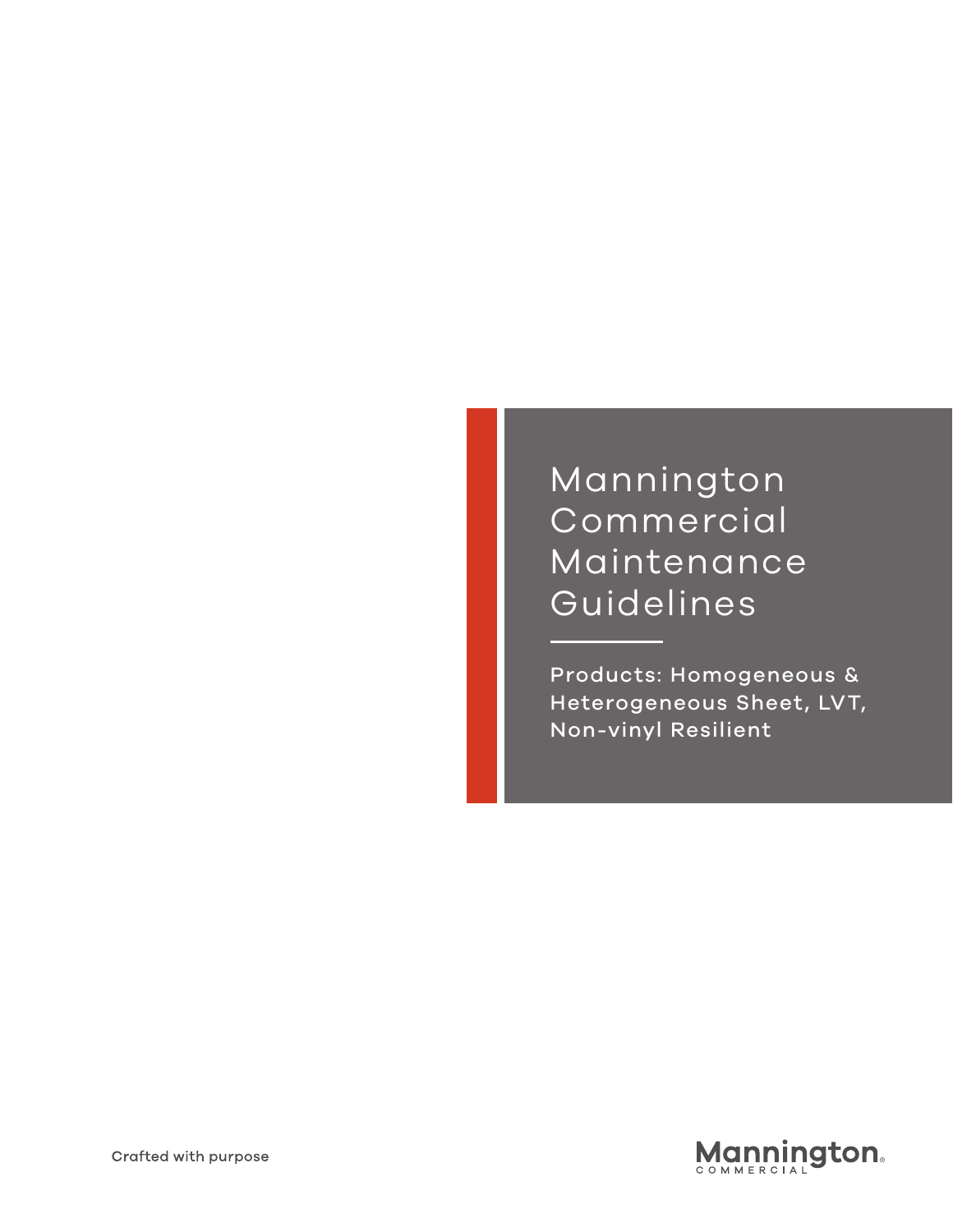# General Helpful Hints

Keep the following tips in mind to help ensure the successful maintenance, beauty and performance of your facility's hard surface flooring by Mannington Commercial.

- ✱ Mannington offers Quantum Guard® Elite and Quantum Guard® HP, high-performance urethane wear layers with aluminum oxide particles. While Floor Finish (Polish) can be applied to our floors, it is not required due to our high-performing urethane wear layer. This proprietary technology enables Mannington to offer low-maintenance flooring solutions that provide superior appearance retention and durability. With the proper combination of cleaning products, pads, accessories, equipment and frequency (based on the type of soil and volume), the floor can be easily maintained without the use of Floor Finish (Polish).
- Use proper signage around area you are working in.
- 2. Do not use black or brown pads unless you choose the Floor Finish option.
- 3. Cover floor during construction and while moving in equipment. Remove when done.
- 4. Walk off mats should:
	- Be easy to keep clean and vacuumed as often as needed based on traffic frequency and external conditions.
	- Be at least as wide as the doorway and 10'-14' long or longer based on soil load.
	- Have a backing that will not stain your flooring type.
- 5. Select the casters/glides that will work best for the furniture and flooring type you have selected.

\* Contact area should be smooth, flat and large enough to distribute the load.

- 6. The use of microfiber mops and pads may allow the floor to be more easily cleaned.
- 7. Use the least amount of water / diluted cleaning solution to achieve desired results.
- 8. Base your cleaning methods and frequency on exterior/interior conditions, facility use and budget.
- 9. To keep heat welded seams in high traffic areas looking great, a thin, even application of the Mannington seam coater pen can be used. Periodic reapplication may be needed based on traffic and maintenance frequency.
- 10. Read and follow all maintenance products Safety Data Sheets (SDS, formerly MSDS).

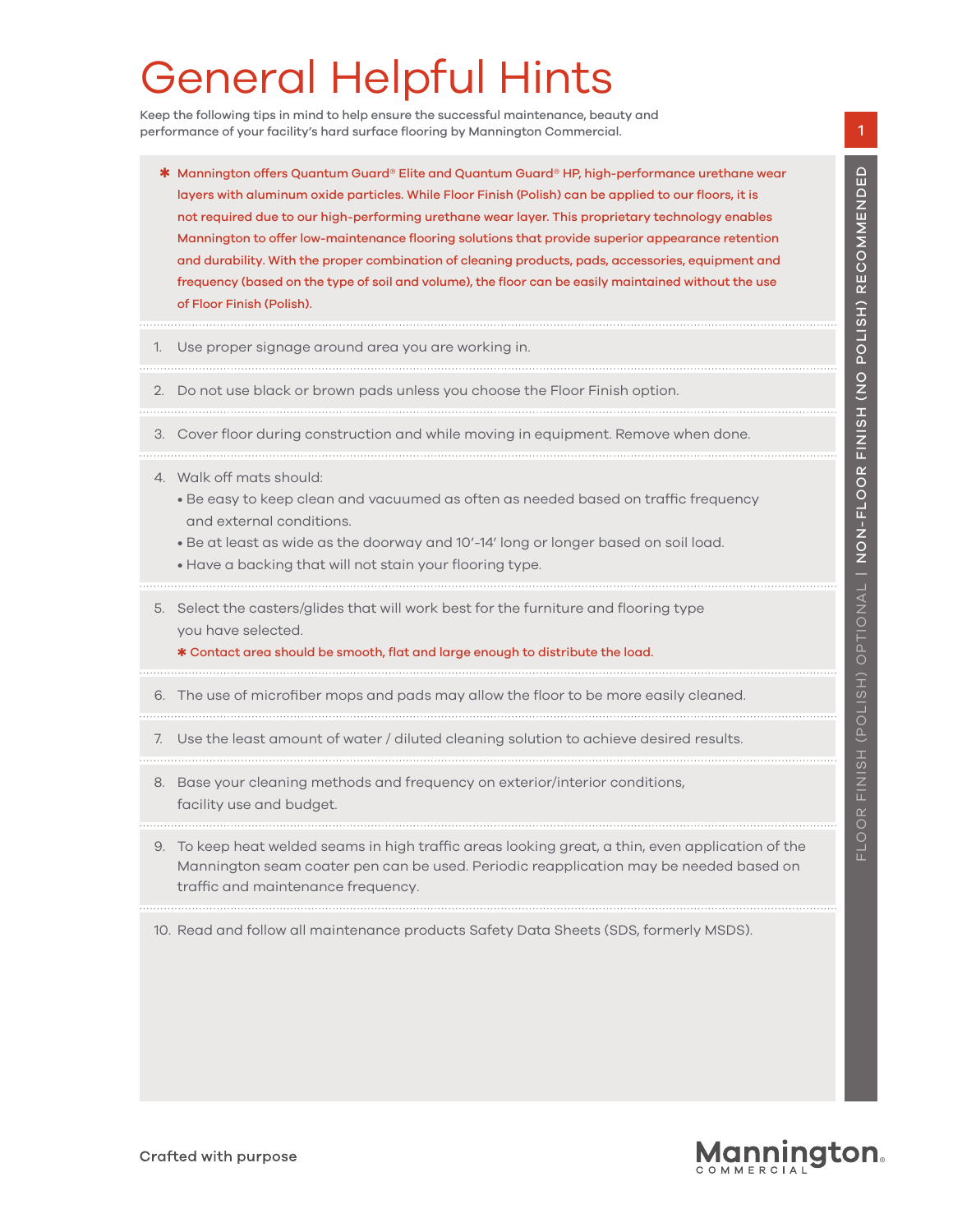# Initial Cleaning

Follow these initial maintenance procedures to prepare your facility's hard surface flooring for a long, useful life.



### **SAFETY**

- Follow your facility's safety guidelines.
- Have proper signage in work area prior to initial cleaning.

#### **PREPARATION**

- Remove any protective floor coverings such as wood, cardboard or paper from the floor. Use care not to damage the floor when removing.
- On newly installed floors, please wait a minimum of 5 days before you wet mop or auto scrub the floor-adhesive/welds need time to bond.
- Inspect floor for adhesive residue and remove with mineral spirits and a rag if required. Then clean same area with neutral cleaner and water.
- Check casters and chair glides prior to moving in. Install or replace if needed.
- \* Contact area should be smooth, flat and large enough to distribute the load.



- **DRY MOP:** (To remove dust and grit from the floor)
- Dust mop floor.
- ✱ For more challenging soil removal, a microfi ber dust mop such as a Rubbermaid Hygen microfiber dust mop can prove helpful.
- Clean or replace dust mop heads as needed based on soil load.



#### **Wet Mop Option:** (For smaller installations or light soiling) • Wet mop the floor with properly diluted neutral cleaner.

- ✱ For more challenging areas, a Rubbermaid microfi ber string mop or Rubbermaid Hygen microfi ber damp mop can prove helpful.
- Change or wring out the mop often.
- Change the water often.
- Inspect the floor when it is dry. If needed, adjust cleaning products being used and repeat or move to auto scrubber option.



- **Single Disc/Square Orbital Machine Option:** (For medium installations, heavy soiling and corrective cleaning)
- Apply water or solution to the floor in a small area.
- Scrub the floor in a north/south and east/west direction.
- Mop up or wet/dry vacuum up.
- Inspect the floor when it is dry. If needed, adjust cleaning solution or pad and repeat.



- 
- Auto scrub the floor with water or properly diluted neutral cleaner and the appropriate pad. (See charts on page 5)
	- ✱ For more challenging areas, an astroturf pad or a microfi ber pad can prove helpful.
- Inspect the floor when it is dry. If needed:
	- Adjust cleaning products being used.
	- Adjust pad pressure.
	- Repeat process if needed.
- ✱ Adjust cleaning products based on soil. For greasy/oil areas, use an "alkaline" cleaner with a pH between 8-10. For areas with hard water or a high concentration of minerals, use an "acidic" cleaner with a pH of 4.5-6.5.
- \* To keep heat-welded seams in high-traffic areas looking great, a thin, even application of the Mannington seam coater pen can be used. Periodic reapplication may be needed based on traffic and maintenance frequency.

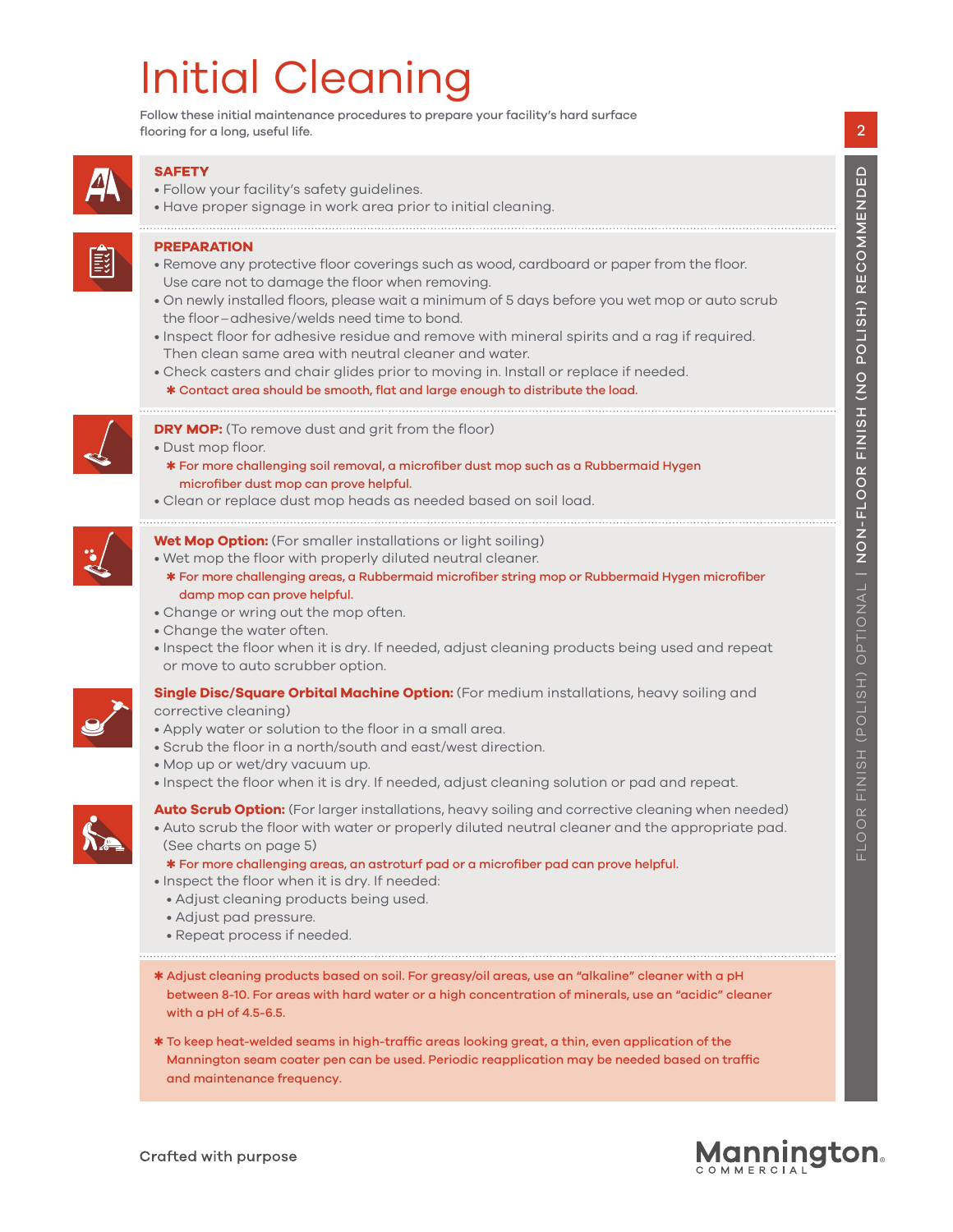# Daily, Routine & Corrective Cleaning

Regular cleaning is essential to the longevity of your facility's hard surface flooring. Use the following procedures daily or as needed to help keep your flooring in top shape.



### **SAFETY**

- Follow your facility's safety guidelines.
- Have proper signage in work area prior to routine cleaning.

# Ēž

### **PREPARATION**

• Dust mop floor.

- Check casters and chair glides. Install or replace if needed.
- \* Contact area should be smooth, flat and large enough to distribute the load.



### **DRY MOP:** (To remove dust and grit from the floor)

- \* For more challenging soil removal, a microfiber dust mop such as a Rubbermaid Hygen microfiber dust mop can prove helpful.
- Clean or replace dust mop heads as needed based on soil load.



- **Wet Mop Option:** (For smaller installations or light soiling) • Wet mop the floor with properly diluted neutral cleaner.
	- ✱ For more challenging areas, a Rubbermaid microfi ber string mop or Rubbermaid Hygen microfi ber damp mop can prove helpful.
- Change or wring out the mop often.
- Change the water often.
- Inspect the floor when it is dry. If needed, adjust cleaning products being used and repeat or move to auto scrubber option.



## **Single Disc/Square Orbital Machine Option:** (For medium installations, heavy soiling and

- corrective cleaning)
- Apply water or solution to the floor in a small area.
- Scrub the floor in a north/south and east/west direction.
- Mop up or wet/dry vacuum up.
- Inspect the floor when it is dry. If needed, adjust cleaning solution or pad and repeat.



**Auto Scrub Option:** (For larger installations, heavy soiling and corrective cleaning when needed) • Auto scrub the floor with water or properly diluted neutral cleaner and the appropriate pad. (See charts on page 5)

- ✱ For more challenging areas, an astroturf pad or a microfi ber pad can prove helpful.
- Inspect the floor when it is dry. If needed:
- Adjust cleaning products being used.
- Adjust pad pressure.
- Repeat process if needed.
- ✱ Adjust cleaning products based on soil. For greasy/oil areas, use an "alkaline" cleaner with a pH between 8-10. For areas with hard water or a high concentration of minerals, use an "acidic" cleaner with a pH of 4.5-6.5.
- \* To keep heat-welded seams in high-traffic areas looking great, a thin, even application of the Mannington seam coater pen can be used. Periodic reapplication may be needed based on traffic and maintenance frequency.

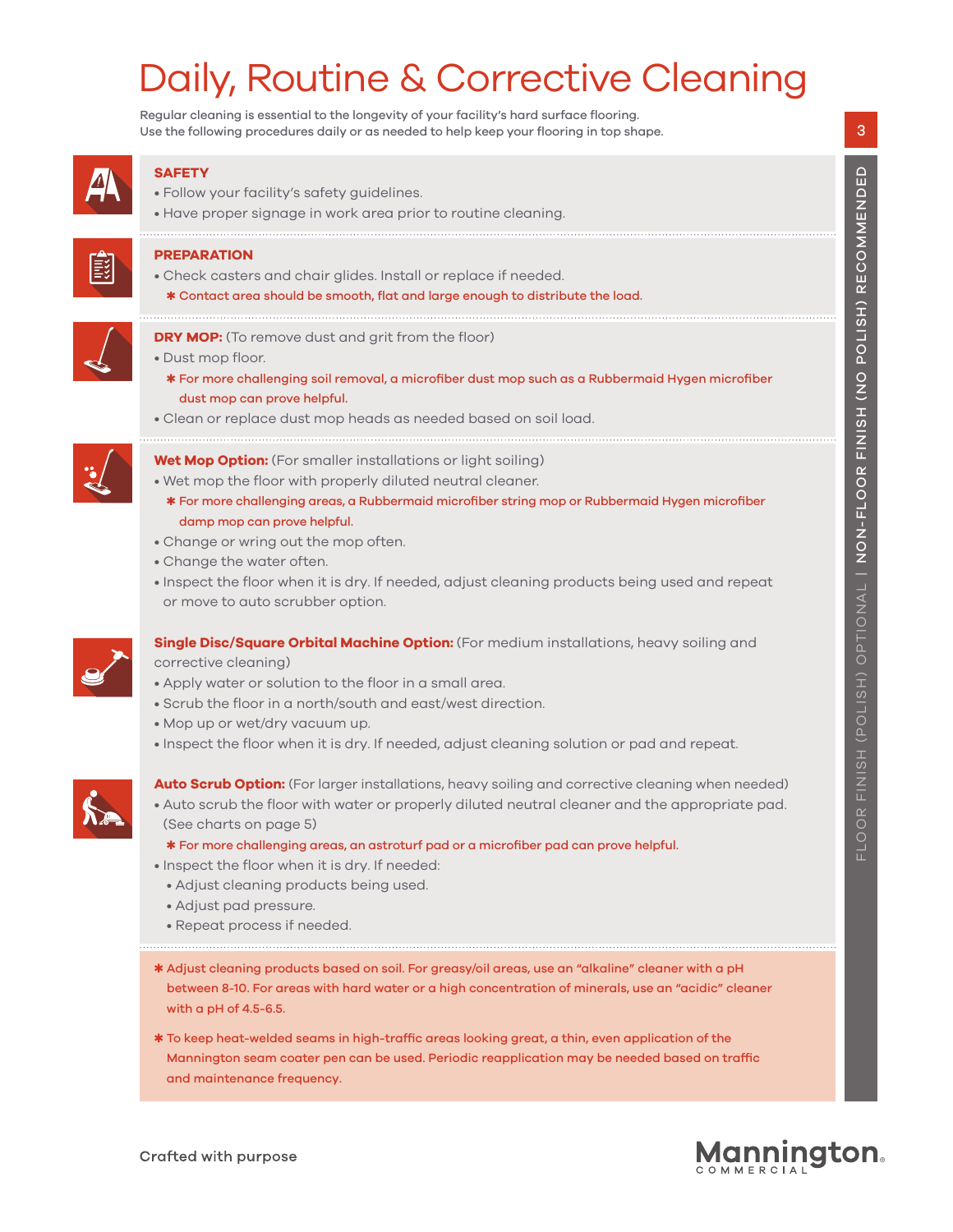# Floor Finish (Polish) Optional

Follow this process if you choose to apply floor finish (polish) to your facility's hard surface flooring. Note that applying floor finish (polish) is entirely optional.

- **HELPFUL HINTS:** Same as non-floor finish (no polish) method.
- **INITIAL CLEANING PROCESS:** Same as non-floor finish (no polish) method.
- 3. **FLOOR PREP:** (Only needed when applying floor finish (polish) to the floor for the first time)
	- Perform initial cleaning process.
	- Use a blue pad on a swing machine.
	- Apply a workable amount of water to the floor (DO NOT flood floor).
	- Agitate the water with the swing machine in a north/south and east/west direction.
	- Remove excess water with a mop, a vacuum or an auto scrubber with vacuum.
	- Inspect floor to ensure it is free of dirt and soil.
	- Repeat if necessary.



#### 4. **APPLY FLOOR FINISH (POLISH):**

- When the floor is completely dry, apply 3 to 4 coats of floor finish (polish).
- The quality of the floor finish (polish) used and number of coats needed can be determined based on traffic volume and soiling.
- ✱ Follow manufacturer's recommendations regarding fl oor fi nish (polish) applications, temperature, humidity, dry time, etc.
- 5. **ROUTINE CLEANING PROCESS:** Same as non-floor finish (no polish) method.

#### 6. **REMOVAL AND REAPPLICATION:** (As needed)



#### **Remove Floor Finish (Polish):**

- Follow manufacturer's floor stripping dilution instructions.
- Apply solution to the floor by agitating it in a north/south and east/west direction.
- Remove solution from the floor.
- When floor is dry, inspect to ensure old finish (polish) has been removed.



#### **Apply Floor Finish (Polish):**

- When the floor is completely dry, apply 3 to 4 coats of floor finish (polish).
- The quality of the floor finish (polish) used can be determined based on traffic volume and soiling.
- \* Follow manufacturer's recommendations regarding floor finish (polish) applications, temperature, humidity, dry time, etc.

Note: When floor finish (polish) is applied, the warranty as well as other performance characteristics fall on the manufacturer of the floor finish (polish).

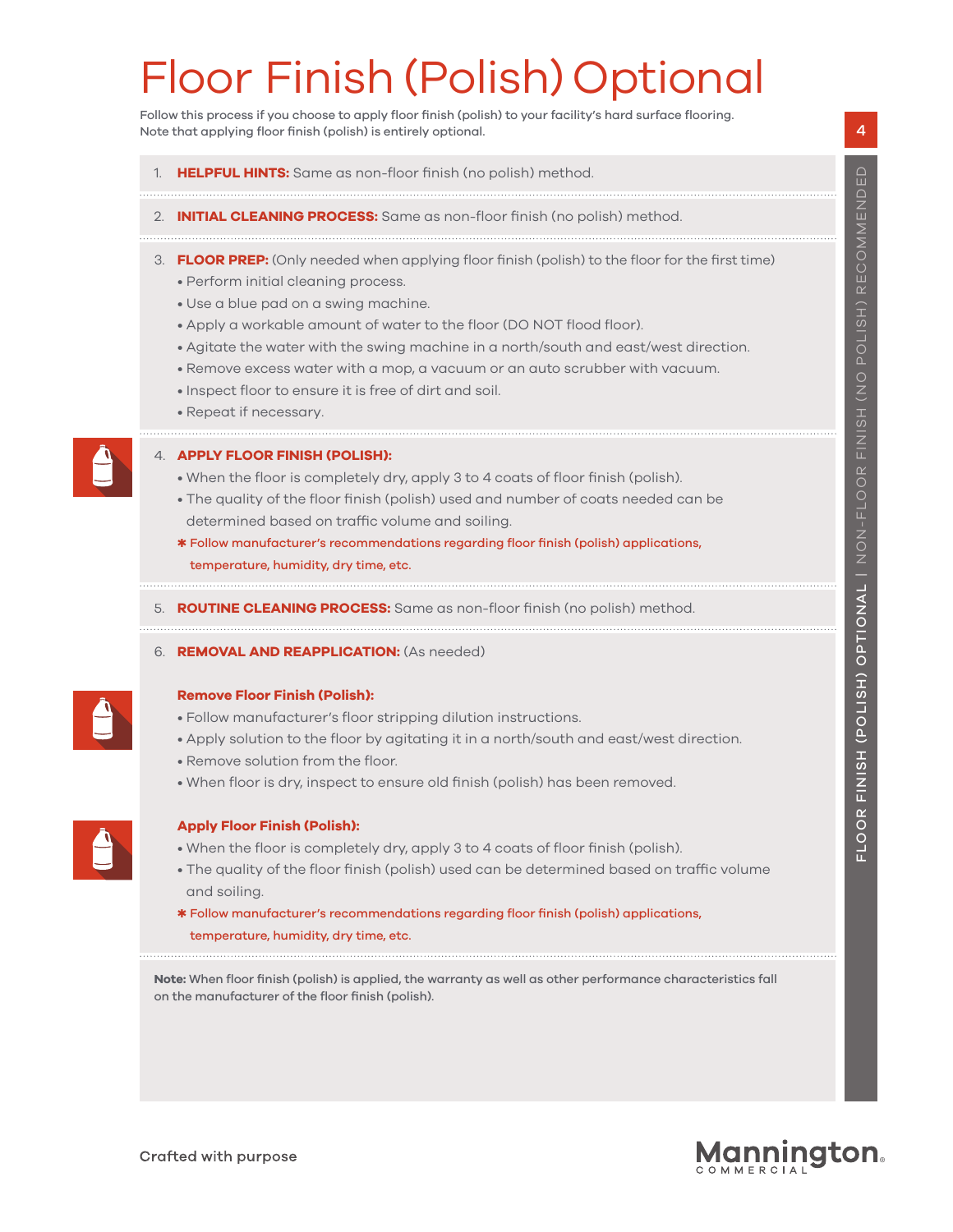# Cleaning Product Options

Choose scrubbing pads and cleaning products based on the type of maintenance you need to perform and/or the type of soil you wish to remove.

|  | <b>PADS</b>                    | Microfiber Pad AstroTurf Pad White Pad           |                                                |                                             | <b>Red Pad</b>                   | <b>Blue Pad</b>                                                          | <b>Black Pad</b>                                             |
|--|--------------------------------|--------------------------------------------------|------------------------------------------------|---------------------------------------------|----------------------------------|--------------------------------------------------------------------------|--------------------------------------------------------------|
|  | <b>Initial Cleaning</b>        |                                                  | ∶ж                                             | ः≭                                          | ∷ ≭                              |                                                                          |                                                              |
|  | <b>Daily, Routine Cleaning</b> | ∷≭                                               | . ж                                            | ∷≭                                          | ∷≭                               |                                                                          |                                                              |
|  | <b>Corrective Cleaning</b>     | ∷≭                                               | ः≭                                             | ∷≭                                          | ∷ ≉                              |                                                                          |                                                              |
|  |                                | : Light to<br>: medium<br>$\frac{1}{2}$ cleaning | : Medium to<br>$\frac{1}{2}$ heavy<br>cleaning | : Light duty<br>: cleaning and<br>: buffing | : Light to<br>medium<br>cleaning | Deep<br>scrubbing:<br>surface prep<br>$:$ for floor finish<br>: (polish) | Stripping:<br>remove floor<br>finish (polish)<br>and sealers |



### **CLEANING PRODUCTS**

|                                | <b>ACIDIC</b>       |                     | <b>NEUTRAL</b>                        |                       | ALKALINE                          |  |
|--------------------------------|---------------------|---------------------|---------------------------------------|-----------------------|-----------------------------------|--|
|                                | PH 4.5-5.5          | PH 5.5-6.5          | PH 6.0-8.0                            | <b>PH 8-10</b>        | PH 10-13                          |  |
|                                | Mineral<br>Removers | Peroxide<br>Cleaner | Water/Neutral &<br>Disinfectant Clean | Cleaner/<br>Degreaser | Floor Finish<br>(Polish) Stripper |  |
| <b>Initial Cleaning</b>        | $\ast$              | $\ast$              | $\ast$                                | $\ast$                |                                   |  |
| <b>Daily, Routine Cleaning</b> |                     | $\ast$              | $\ast$                                | $\ast$                |                                   |  |
| <b>Corrective Cleaning</b>     | $\ast$              |                     |                                       | $\ast$                | $\ast$                            |  |
| <b>Minerals/Hard Water</b>     | $\ast$              | $\ast$              |                                       |                       |                                   |  |
| <b>Greasy/Oily</b>             |                     |                     |                                       | $\ast$                |                                   |  |

- ✱ When choosing a product to maintain your fl ooring, consider doing a site survey looking at the foot traffic, soil being cleaned, accessories being used, equipment being used, time allotted for cleaning and budget.
- ✱ If quaternary disinfectants are used in high concentration levels (> 2 oz. per gallon), we recommend that you wet mop the area with clean water after the application. NEVER mix acidic and neutral or high pH cleaners together.
- ✱ Neutral cleaners that have proven effective (a product with 1 oz. per gallon dilution or less):
	- Procter & Gamble #32
	- 3M 3H
	- Rochester Midland Perfecto 7
	- National Chemical Laboratories Earth Sense pH Neutral All Purpose Cleaner
	- EnvirOx

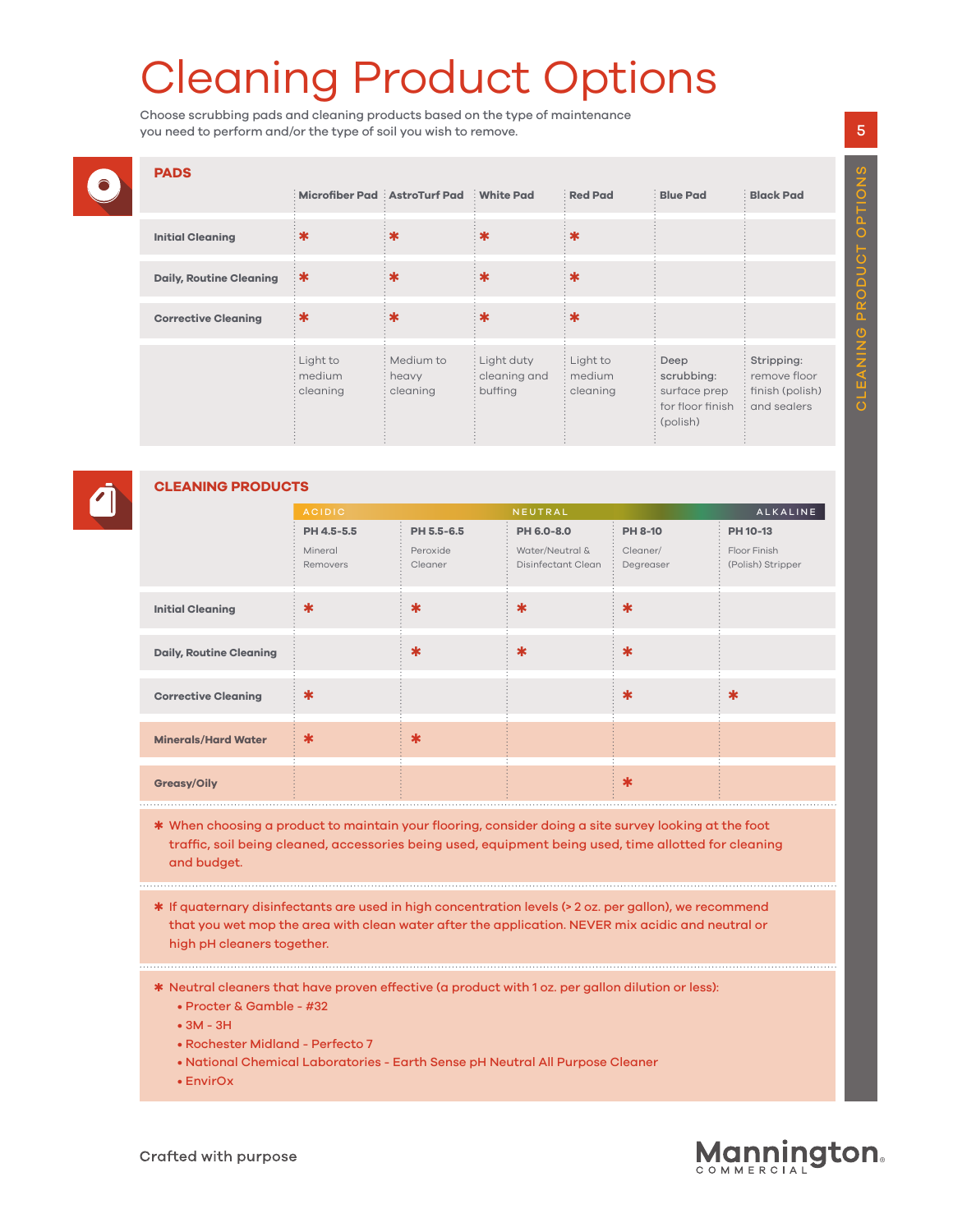# Cleaning Product Options

A variety of equipment is available for maintenance of your facility's flooring. The following models have proven to work well on hard surface flooring by Mannington Commercial.



### **EQUIPMENT**

Hygen Microfiber Dust Mop

**DRY MOP** • Rubbermaid

 $\cdots$ 

#### **WET MOP**

- Rubbermaid
- Hygen Microfiber Damp Mop
- Rubbermaid
- Microfiber String Mop

#### **CLEANING SYSTEMS**

- Rubbermaid
- WaveBreak Mopping System
- 
- Filmop Equodose
- Mobile Microfiber Charging System

#### **AUTO SCRUBBERS**

- Compact/Micro Size
- [Clarke MA 10 12E](https://www.clarkeus.com/products/autoscrubbers/ma10%2012e.aspx)
- [Kärcher BR 30/4 Bp](https://www.kaercher.com/int/professional/floor-scrubbers-scrubber-dryers/scrubber-driers/walk-behind-scrubber-driers/br-30-4-c-bp-pack-17832250.html)
- [Kärcher BD 30/4 C Bp](https://www.kaercher.com/int/professional/floor-scrubbers-scrubber-dryers/scrubber-driers/walk-behind-scrubber-driers/bd-30-4-c-bp-pack-17832300.html)
- [Hillyard Trident B16SC](https://b2b.hillyard.com/productdetail/index/grid/wwm/PL~12404,PD~HIL56002)

#### Medium Size

- [Clarke Vantage 14, CA 30](https://www.clarkeus.com/products/autoscrubbers/vantage14.aspx)
- Kärcher BR 35/12 C Bp with microfiber roller

- [Tennant T1](https://www.tennantco.com/en_us/1/machines/scrubbers/product.t1.walk-behind-micro-scrubber.9004191.html)
- [Hillyard Trident T20SC](https://b2b.hillyard.com/productdetail/index/grid/wwm/PL~12404,PD~HIL56006)

- Large Size
- [Clarke Focus II](https://www.clarkeus.com/products/autoscrubbers/focuscompact.aspx)
- [Kärcher B 40 C/W](https://www.kaercher.com/us/professional/floor-scrubbers/walk-behind-floor-scrubbers/b-40-c-w-roller-1533210213.html)
- [Tennant T300, T500](https://www.tennantco.com/en_us/1/machines/scrubbers/product.t300---t300e.high-performance-walk-behind-scrubbers.M-T300.html)
- [Hillyard Trident T26SC](https://b2b.hillyard.com/productdetail/index/grid/wwm/PL~12404,PD~HIL56007)
- Stand-On
- [Clarke SA40](https://www.clarkeus.com/products/autoscrubbers/sa40.aspx)
- [Windsor Chariot 2](https://www.windsorkarchergroup.com/en/products/scrubbers/stand-on.html?cid=us-SEA-yw8e6Pql_k2obp1UQBqKFw&gclid=EAIaIQobChMI74CvjKvi2wIVBHZeCh0sfAG5EAAYASAAEgL4YvD_BwE)
- [Taski swingo XP-M](http://www.taski.com/solutions/taski-swingo-xpm)
- [Hillyard Trident R22SC](https://b2b.hillyard.com/productdetail/index/grid/wwm/PL~12404,PD~HIL56008)

6

#### **SWING MACHINES & RECTANGULAR MACHINES**

- [Square Scrub](https://www.squarescrub.com/?gclid=EAIaIQobChMI1qb10aji2wIVCjJpCh2p_gACEAAYASAAEgIAwPD_BwE)
- [Clarke FM 40 Square Scrub](https://www.clarkeus.com/products/polishersandburnishers/fm40.aspx)
- 
- 

#### **PADS**

- • [Americo](https://americomfg.com/floor-pads/)
- • [Square Scrub](https://www.squarescrub.com/blue_vs_green.html)
- • [Tuway](https://tuwaymops.com/products)



- -
	- • [Windsor Bolt](https://www.windsorkarchergroup.com/en/products/floor-machines/bolt-20-10090870.html)
	- • [Kärcher BDS 43/Duo C](https://www.kaercher.com/us/professional/floor-machines/bds-43-duo-c-98412360.html)